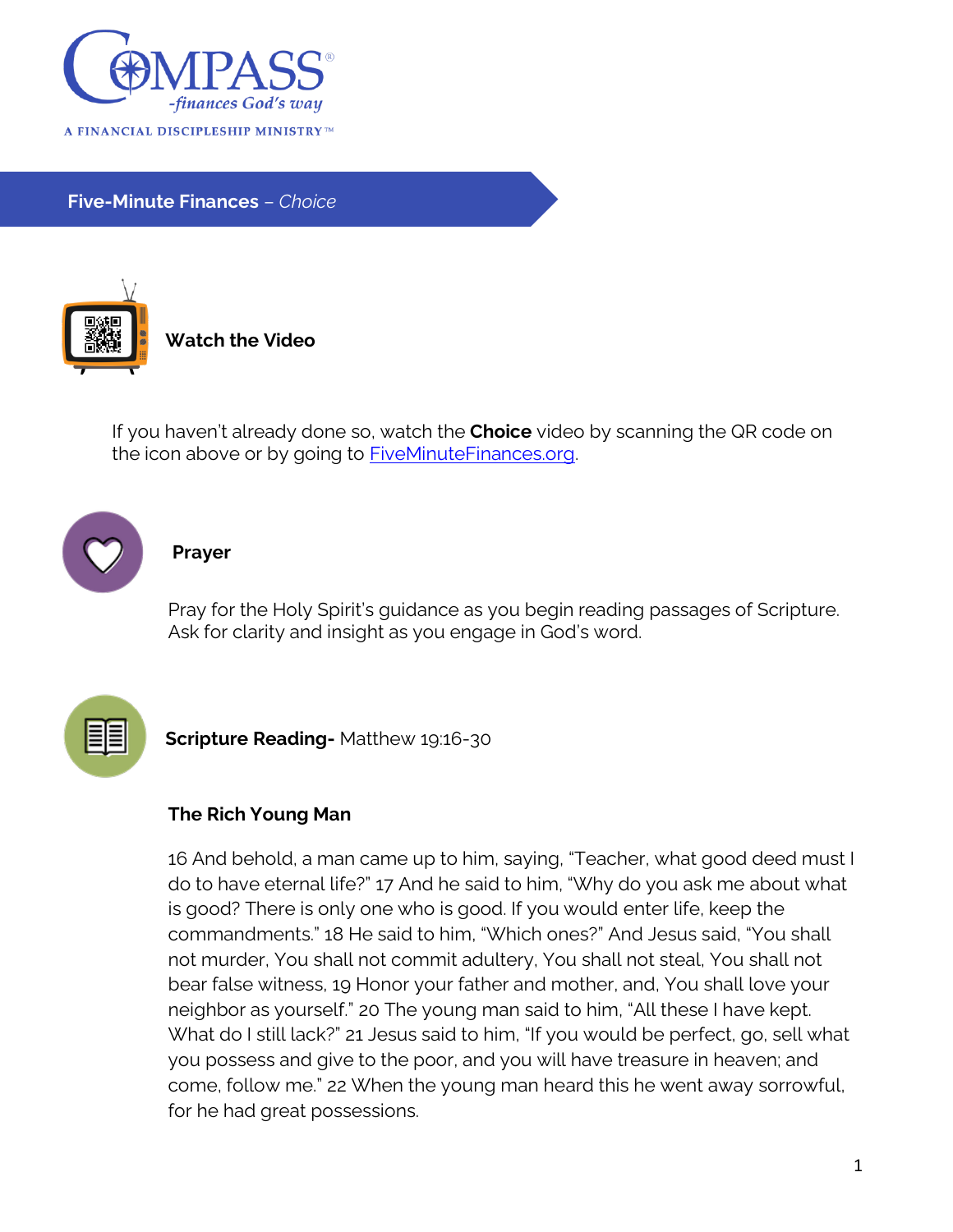23 And Jesus said to his disciples, "Truly, I say to you, only with difficulty will a rich person enter the kingdom of heaven. 24 Again I tell you, it is easier for a camel to go through the eye of a needle than for a rich person to enter the kingdom of God." 25 When the disciples heard this, they were greatly astonished, saying, "Who then can be saved?" 26 But Jesus looked at them and said, "With man this is impossible, but with God all things are possible." 27 Then Peter said in reply, "See, we have left everything and followed you. What then will we have?" 28 Jesus said to them, "Truly, I say to you, in the new world, when the Son of Man will sit on his glorious throne, you who have followed me will also sit on twelve thrones, judging the twelve tribes of Israel. 29 And everyone who has left houses or brothers or sisters or father or mother or children or lands, for my name's sake, will receive a hundredfold and will inherit eternal life. 30 But many who are first will be last, and the last first.



1. What do these verses say about…

*The rich young man?*

*Jesus?*

*Eternal life?*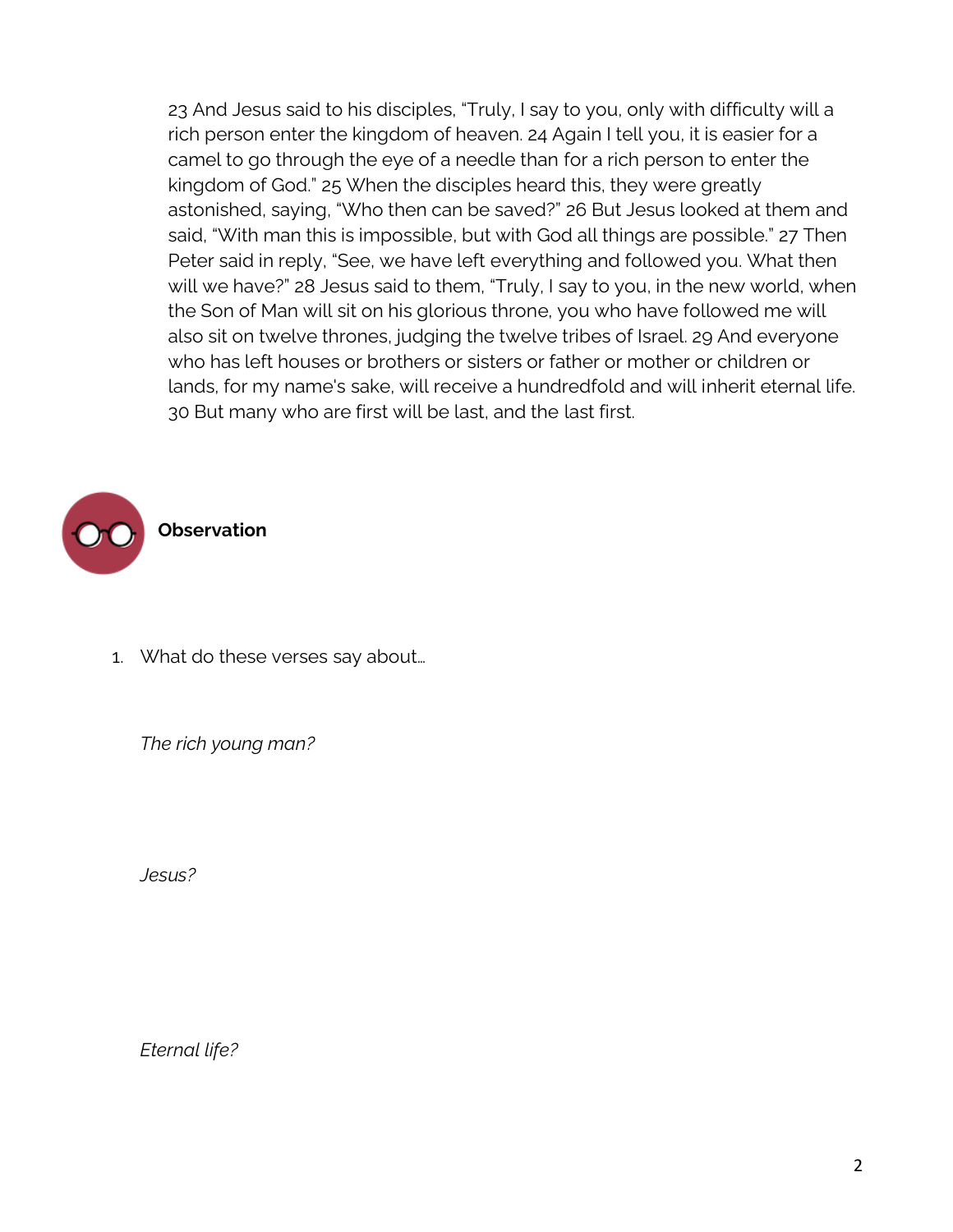*The kingdom of heaven?*



2. Why do you think Jesus points the young man to the ten commandments?

3. If you were to ask Jesus what you "still lack", what do you think his response would be?

4. What does verse 30 mean to you?